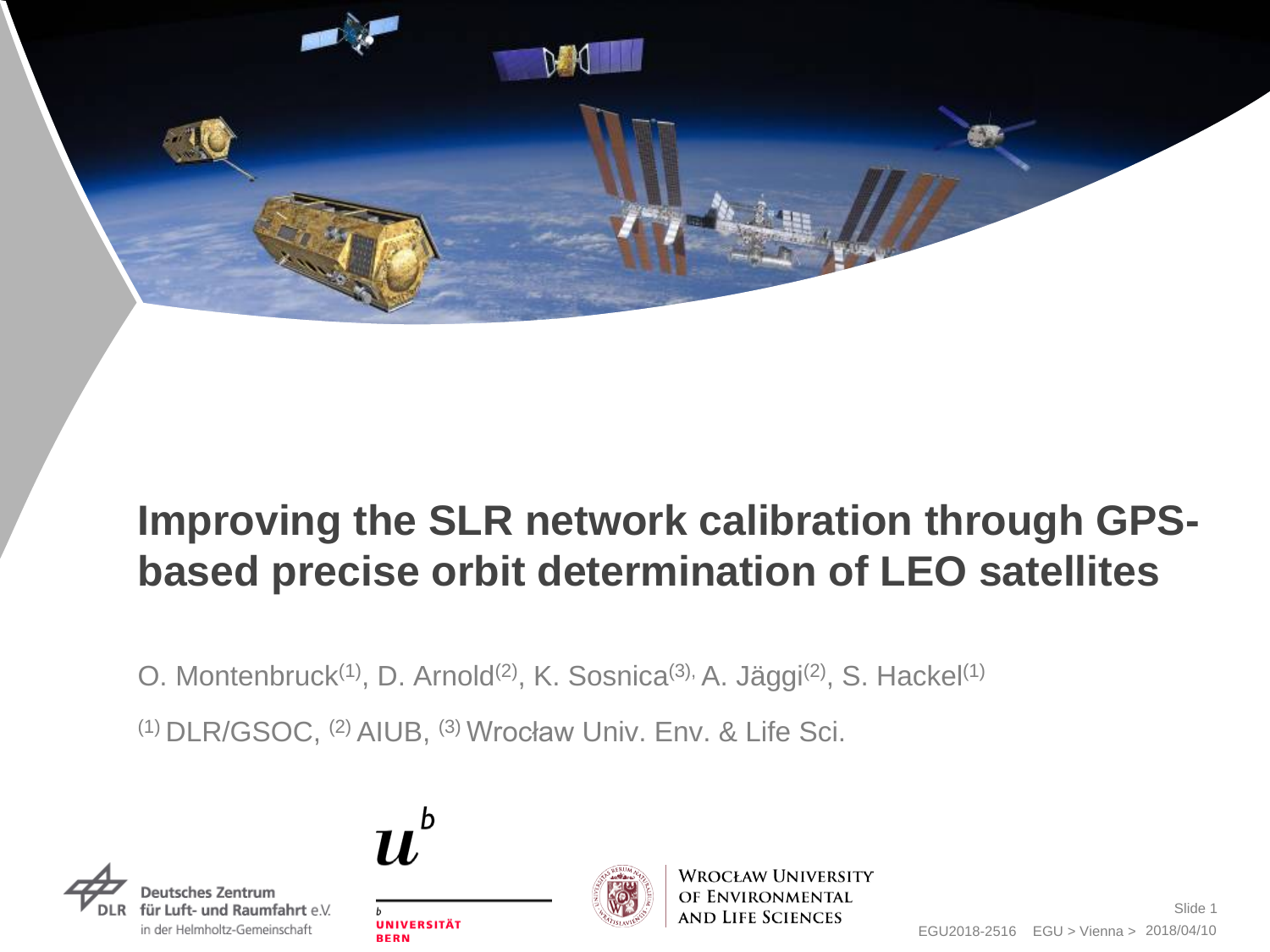# **Improving the SLR network calibration through GPSbased precise orbit determination of LEO satellites**

- Numerous geodetic satellites in low Earth orbit (LEO)  $\overline{z}$
- $\rightarrow$  Availability of GPS and SLR tracking
	- $\rightarrow$  (Abundant) GPS tracking for precise orbit determination (POD)
	- $\rightarrow$  (Sparse) SLR tracking for orbit validation
- $\triangleright$  What if GPS-based POD outperforms SLR in terms of accuracy?
	- $\rightarrow$  Use GPS-based orbits as calibration standard for SLR
	- Monitor range (and timing) biases
	- Improve site coordinates and GPS/SLR frame tie  $\overline{\phantom{a}}$
- $\rightarrow$  Need
	- $\rightarrow$  Good GPS-based POD solutions
	- $\triangleright$  Well surveyed LEO satellites (GPS antenna, center-of-mass, laser-retro-reflector)



**?**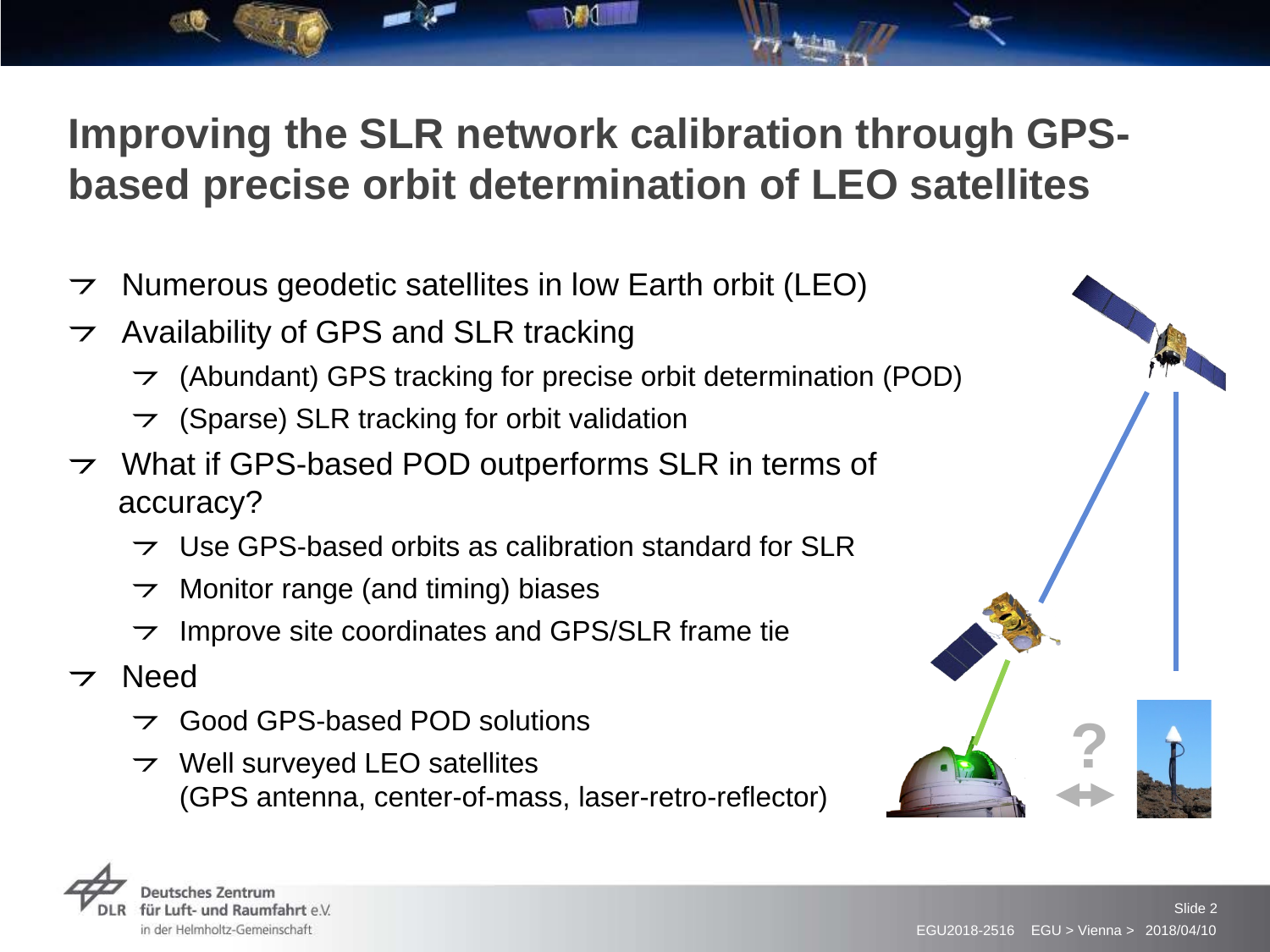## **GPS-Based POD of Satellites in Low Earth Orbit**

አል በ

- DLR "GHOST" software  $\overline{\phantom{0}}$
- $\triangleright$  State-of-the art models
	- $\rightarrow$  Macro models for non-gravitational forces
	- In-flight calibrated phase patterns  $\overline{z}$
	- $\triangleright$  Spacecraft parameters (attitude, structure, CoM, sensor locations, etc.)
- $\rightarrow$  Ambiguity fixing
	- $\rightarrow$  Single-receiver approach based on CNES/CLS products (orbit, clock, WL bias)
	- $\overline{z}$  Ties LEO orbit to IGSxx reference frame
	- Horizontal components benefit most, only weak constraint in vertical direction  $\overline{z}$
- **Missions**  $\overline{\phantom{0}}$ 
	- $\rightarrow$  SWARM-A/B/C (480/530km), TerraSAR-X (515km), Sentinel-3 (800km), Jason-2 (1300km)
	- $\rightarrow$  Different altitudes and orbital planes
	- Period 2014-2017 (Swarm), 2016 (all others)  $\overline{z}$

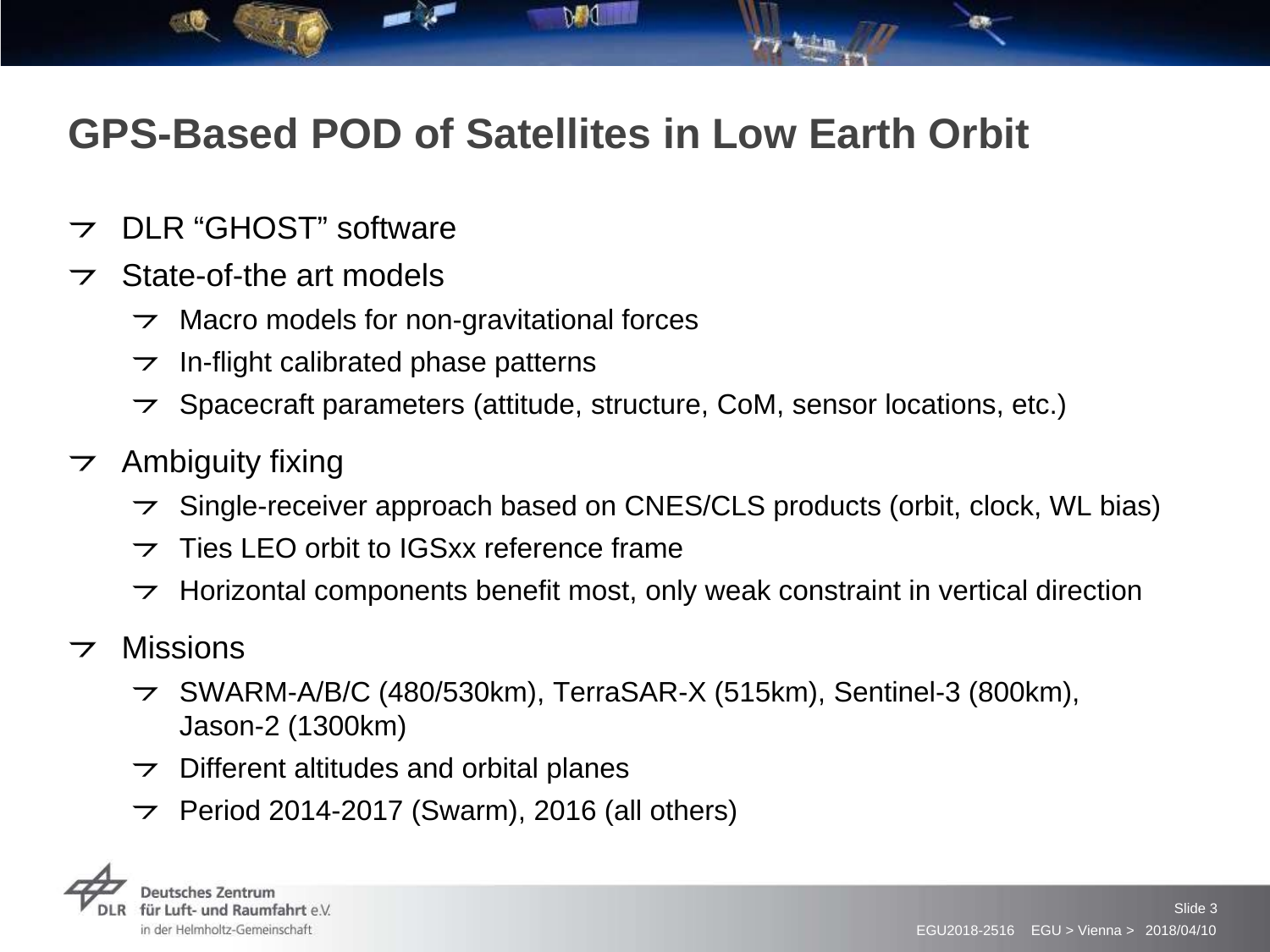# **Approach**

- Compute SLR residuals based on  $\overline{\phantom{a}}$ 
	- known LEO satellite orbit, attitude, geometry, LRA characteristics  $\overline{\phantom{a}}$
	- $\rightarrow$  known station location (SLRF)
	- state-of-the art models (IERS standards, 2-dim range corrections)  $\overline{z}$
- $\triangleright$  Compute partials of modelled range w.r.t.
	- satellite position (in RTN frame) or LRA position (in s/c body frame)  $\overline{\phantom{a}}$
	- station position (in ITRF or ENU frame)  $\overline{z}$
	- $\overline{z}$  SLR range and timing bias
- $\tau$  Form/solve normal equations
	- Correlations (station height and radial orbit component; time offset and along-track  $\overline{\phantom{a}}$ component)
	- $\rightarrow$  A priori constraints or well observable set of parameters

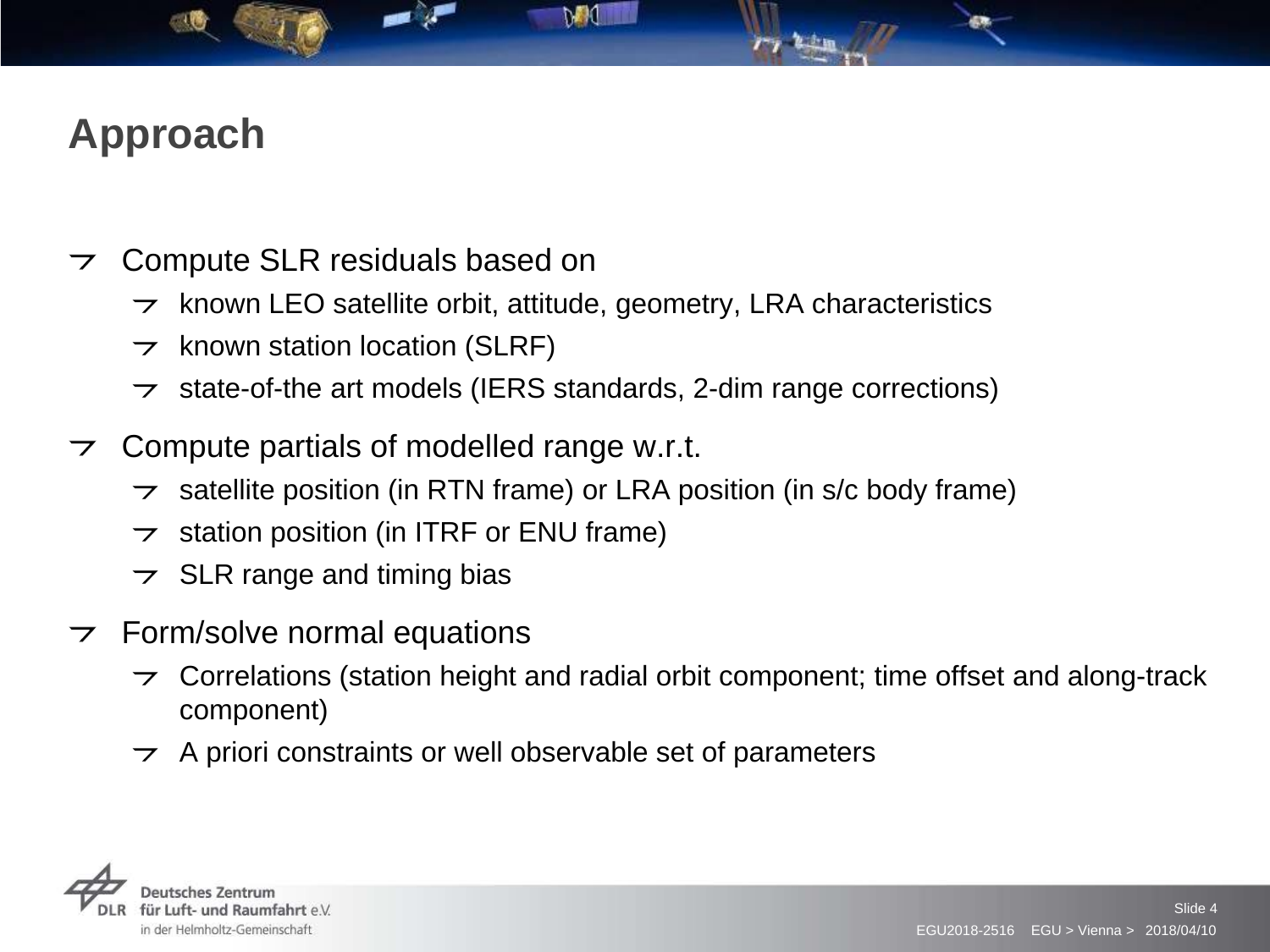#### **SLR Residuals Swarm-B 2017, SLRF2014, 13 Stations**



**Deutsches Zentrum** für Luft- und Raumfahrt e.V. **DLR** in der Helmholtz-Gemeinschaft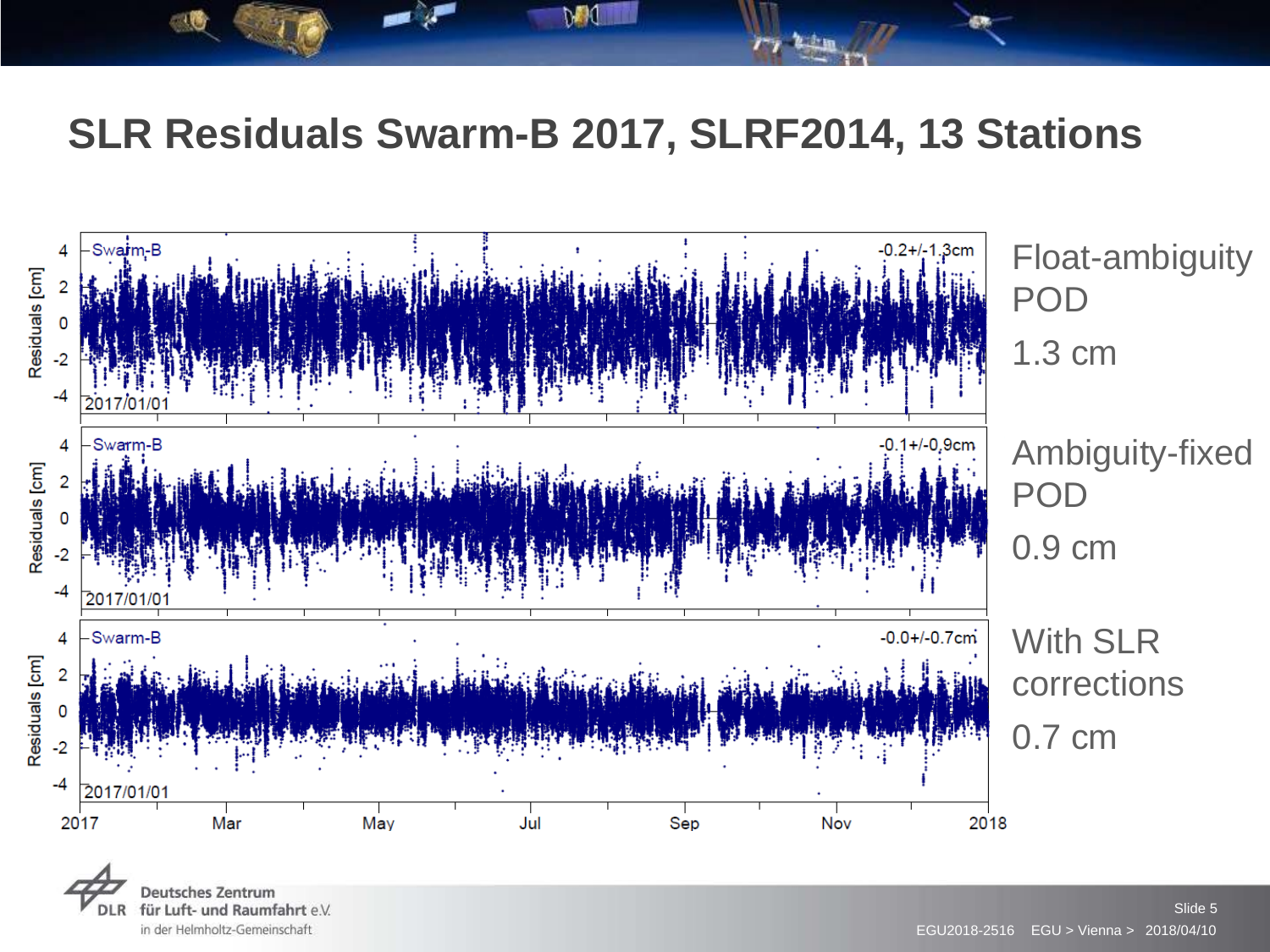### **Estimated Corrections w.r.t. SLRF2014**

Mean ± StdDev from four 1-year SWARM POD solutions for 2014, 2015, 2016, 2017

| <b>Station</b>    |                  | <b>SOD</b>           | East [mm]  |   | <b>North [mm]</b> |                           | Up [mm] |             |       | <b>Bias [mm]</b> |               |      |
|-------------------|------------------|----------------------|------------|---|-------------------|---------------------------|---------|-------------|-------|------------------|---------------|------|
| Arequipa          | <b>TLRS</b>      | 74031306             | 1.5        | 土 | 3.1               | 4.9<br>王                  | 3.1     | 15.1        | 士     | 5.8              | $13.6 \pm$    | 1.9  |
| Changchun         | <b>CHAL</b>      | 72371901             | $-2.8 \pm$ |   | 1.0               | 0.4<br>土                  | 1.7     | 34.0        | 土     | 2.9              | $6.2 \pm$     | 2.4  |
| Graz              | <b>GRAZ</b>      | 78393402             | 2.4        | 士 | 1.2               | $-1.3 \pm$                | 1.0     | $9.0 \pm$   |       | 2.2              | $2.6 \pm$     | 2.4  |
| Greenbelt         | <b>TLRS</b>      | 71050725             | 7.1        | 士 | 1.3               | 4.4 $\pm$                 | 1.0     | $-11.4 \pm$ |       | 2.1              | $-10.3 \pm 1$ | 2.6  |
| <b>Haleakala</b>  | <b>TLRS</b>      | 71191402             | $3.5 \pm$  |   | 3.1               | 3.1<br>士                  | 2.1     | 2.8         | 土     | 5.7              | $9.3 \pm$     | 1.0  |
| <b>Hartebeest</b> | <b>MTLR</b>      | 75010602             | $-2.6 \pm$ |   | 1.2               | 2.2<br>土                  | 2.2     | $-4.2$      | $\pm$ | 3.5              | $-0.4 \pm$    | 3.9  |
| <b>Herstmonce</b> | <b>RGO</b>       | 78403501             | $2.3 \pm$  |   | 0.6               | $-2.0 \pm$                | 1.4     | 1.6         | 土     | 0.8              | $-3.1 \pm$    | 0.4  |
| Monument P        | <b>MOBL</b>      | 71100412             | $3.6 \pm$  |   | 3.2               | $-4.6 \pm$                | 3.1     | $-12.9 \pm$ |       | 3.6              | $-3.9 \pm$    | 1.9  |
| <b>Mount Stro</b> | STR <sub>2</sub> | 78259001             | $2.3 \pm$  |   | 1.0               | 1.1<br>士                  | 2.1     | $-0.3 \pm$  |       | 2.5              | $2.5 \pm$     | 2.3  |
| Papeete           | <b>MOBL</b>      | 71240802             | 6.0        | 土 | 3.5               | $3.2 \pm$                 | 1.4     | $-8.2 \pm$  |       | 2.4              | $-8.0 \pm$    | 2.2  |
| Potsdam           | <b>GFZL</b>      | 78418701             | 1.7        | 士 | 1.2               | $-1.2 \pm$                | 1.5     | $15.4 \pm$  |       | 4.4              | $0.6 \pm$     | 3.0  |
| Shanghai          | SO <sub>F</sub>  | 78212801             | $-0.1$     | 士 | 2.5               | 0.0 <sub>1</sub><br>$\pm$ | 1.5     | 11.3 $\pm$  |       | 2.9              | $-1.9 \pm$    | 11.0 |
| Wettzell          |                  | SOSW 78272201        | 0.1        | 士 | 1.9               | $-12.6 \pm$               | 2.4     | $-0.6 \pm$  |       | 6.8              | $7.0 \pm$     | 9.8  |
| Wettzell          |                  | <b>WLRS 88341001</b> | 0.6        | 土 | 1.2               | $-2.8 \pm$                | 1.6     | 1.1         | 士     | 5.0              | $-26.6 \pm$   | 1.7  |
| Yarragadee        | <b>MOBL</b>      | 70900513             | 1.3        | 土 | 0.8               | 0.4<br>士                  | 2.6     | $-5.0$      | 土     | 2.6              | $0.8 \pm$     | 1.7  |
| Zimmerwald        | SWI <sub>2</sub> | 78106801             | 1.6        | 士 | 0.9               | $-2.1$<br>土               | 1.5     | $10.8 \pm$  |       | 1.2              | 1.1 $\pm$     | 1.9  |



für Luft- und Raumfahrt e.V. in der Helmholtz-Gemeinschaft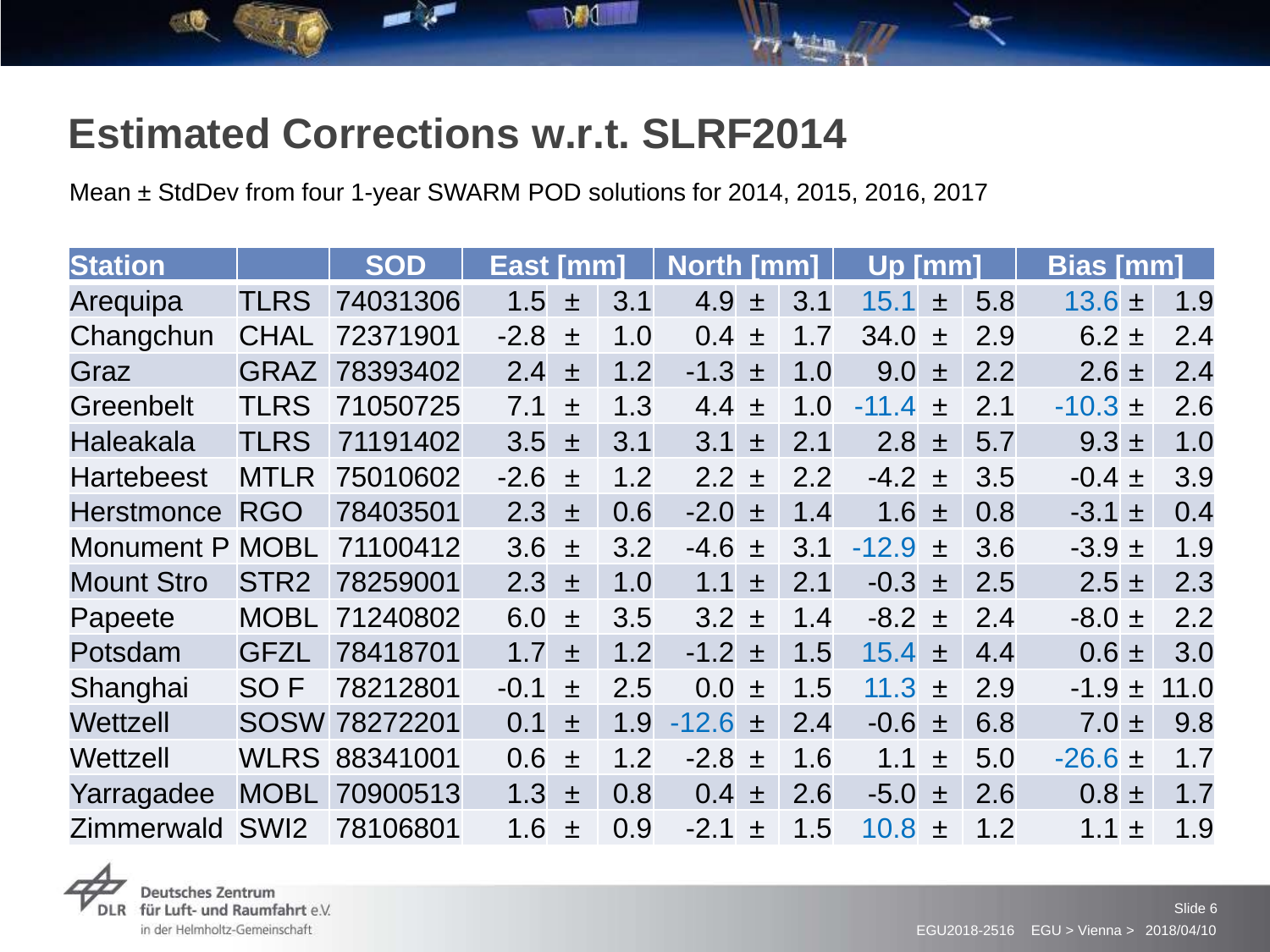## **Discussion**

- $\rightarrow$  SLRF2014 provides notably better coordinates than SLRF2008 (even when compared with LEO orbits based on IGS08)
- Corrections at 1-cm level even for high-performance stations
- $\triangleright$  Scatter of four 1-year solutions indicates few mm uncertainties (exceeds formal uncertainties by 2x – 3x)
- $\overline{z}$  Extreme cases
	- $\rightarrow$  18 cm up and bias correction for Riga (18844401) in 2016/2017
	- $\rightarrow$  9 µs time offset in Papeete (71240802) from ca. Oct. 2015 to June 2016
- $\rightarrow$  Impact of corrections
	- Mean offset in SLR residuals for individual stations is removed  $\overline{\phantom{0}}$
	- $\rightarrow$  Reduced RMS and StdDev
	- Reduction depends on long-term range bias variations and length of data arc  $\overline{\phantom{0}}$ (more evident for annual solutions than for 4-year arc)

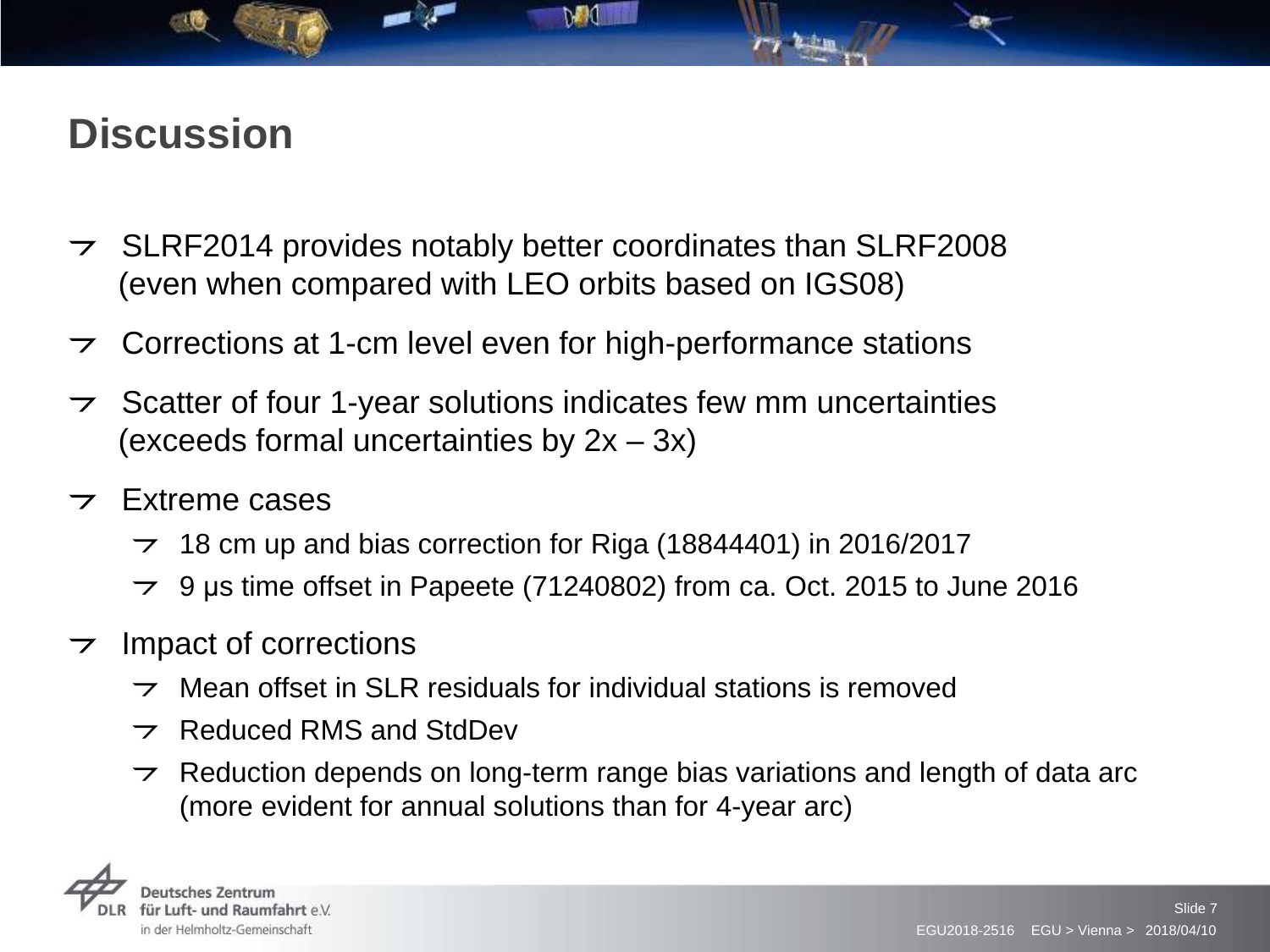#### **Example: Greenbelt TLRS-2 (71050725)**

h∎ (



für Luft- und Raumfahrt e.V. in der Helmholtz-Gemeinschaft

#### Slide 8 EGU2018-2516 EGU > Vienna > 2018/04/10